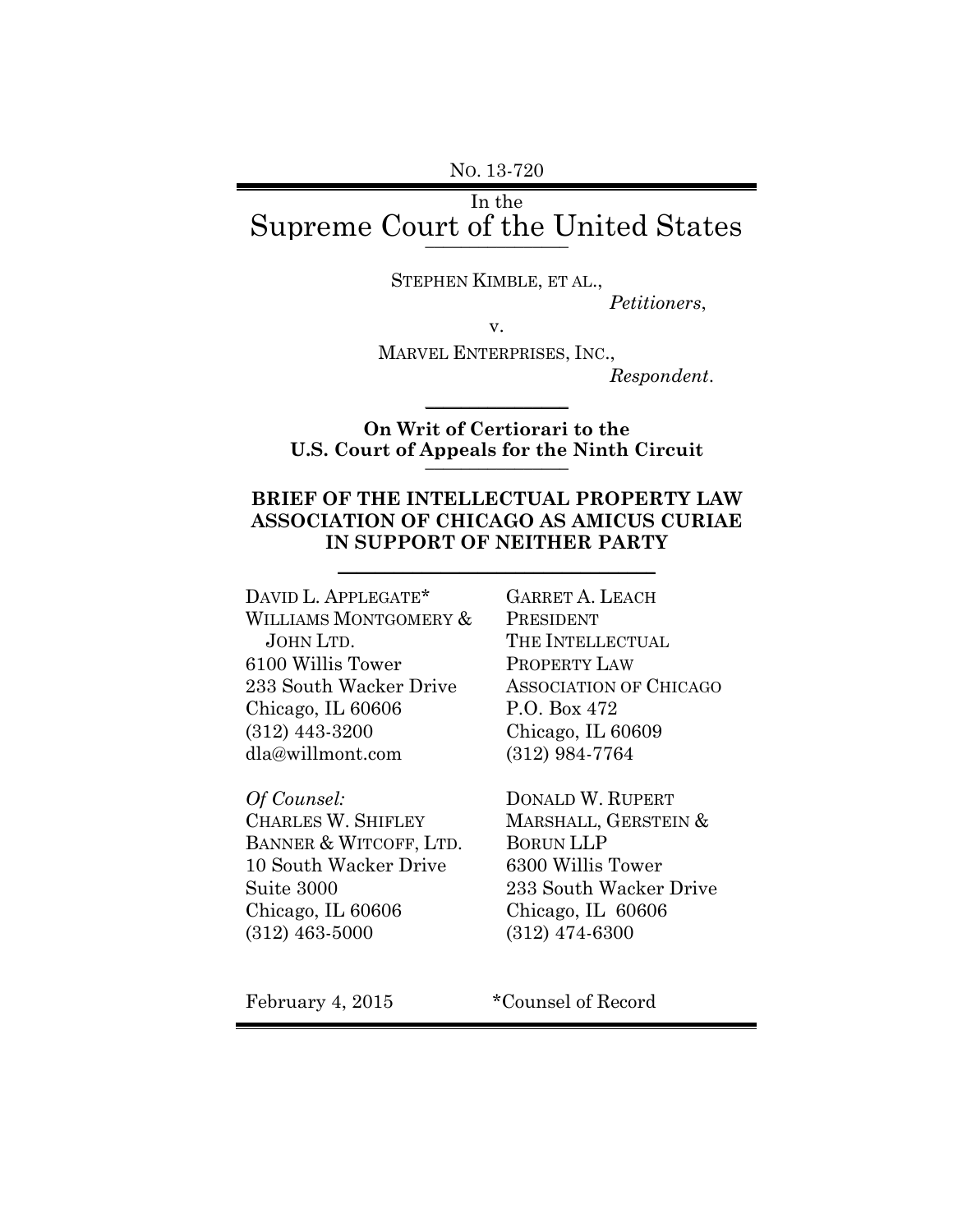## **TABLE OF CONTENTS**

# **Page**

| <b>BRULOTTE RUNS COUNTER TO THIS</b><br>L.<br><b>COURT'S OTHERWISE SOUND</b><br><b>APPLICATION OF ECONOMIC</b><br>PRINCIPLES TO PATENT AND |
|--------------------------------------------------------------------------------------------------------------------------------------------|
| <b>II. THE COURT SHOULD REPLACE</b><br>BRULOTTE'S PER SE RULE WITH A<br><b>RULE OF REASON GROUNDED IN</b>                                  |
|                                                                                                                                            |

 $i$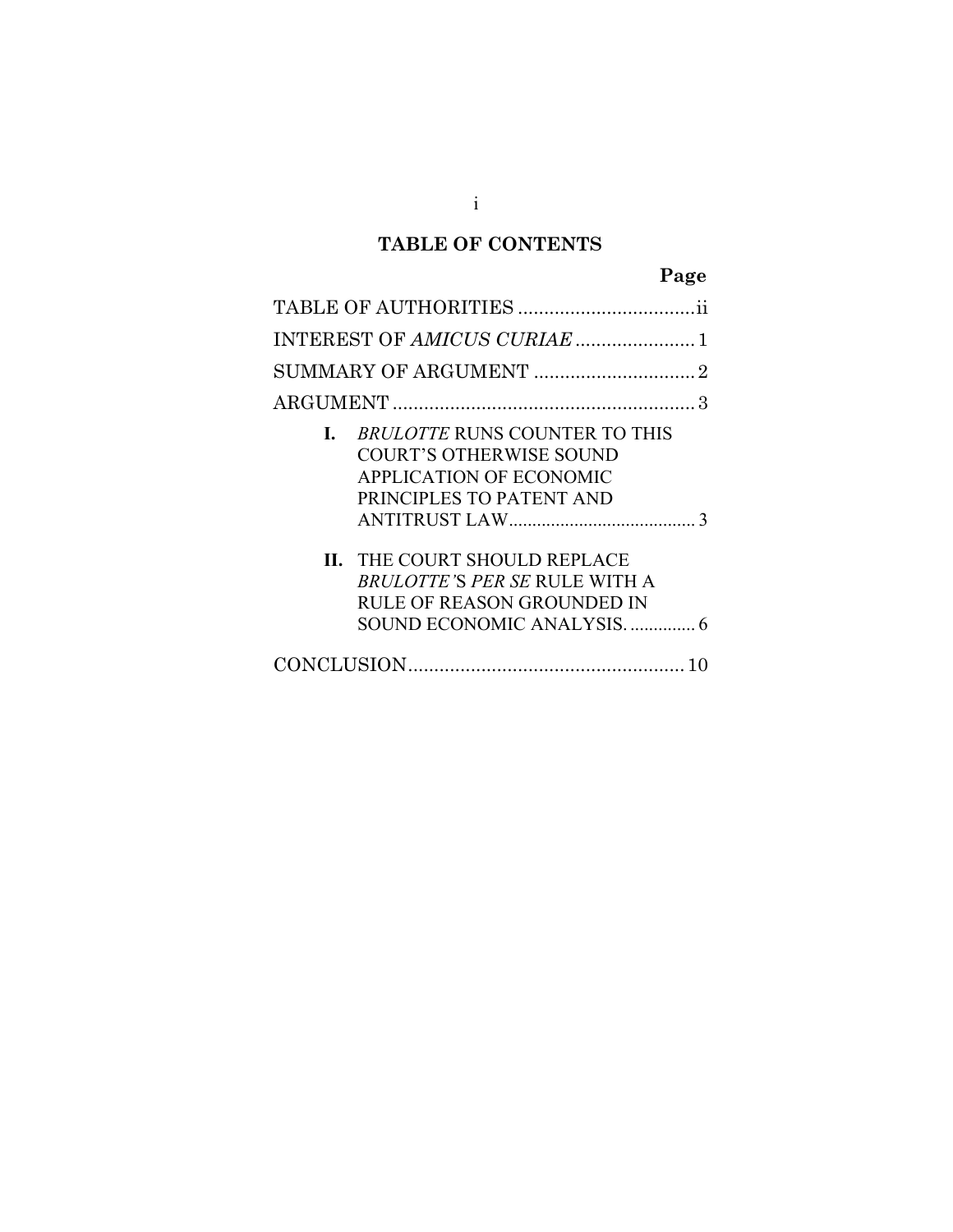## **TABLE OF AUTHORITIES**

#### **Cases**

| Albrecht v. Herald Co.,                            |
|----------------------------------------------------|
| Aronson v. Quick Point Pencil Co.,                 |
| Ar-Tik Systems, Inc. v. Dairy Queen, Inc.,         |
| Automatic Radio Mfg. Co., Inc. v. Hazeltine, Inc., |
| Brulotte v. Thys Co.,                              |
| Continental T.V. v. GTE Sylvania,                  |
| Jahn v. 1-800-FLOWERS.com, Inc.,                   |
| Meehan v. PPG Indus., Inc.,                        |
| Scheiber v. Dolby Laboratories, Inc.,              |
| Scott Paper Co. v. Marcalus Mfg. Co.,              |
| Spectrum Sports, Inc. v. McQuillan,                |
| State Oil Co. v. Khan,                             |
| Stephen Kimble v. Marvel Enterprises Inc.,         |

ii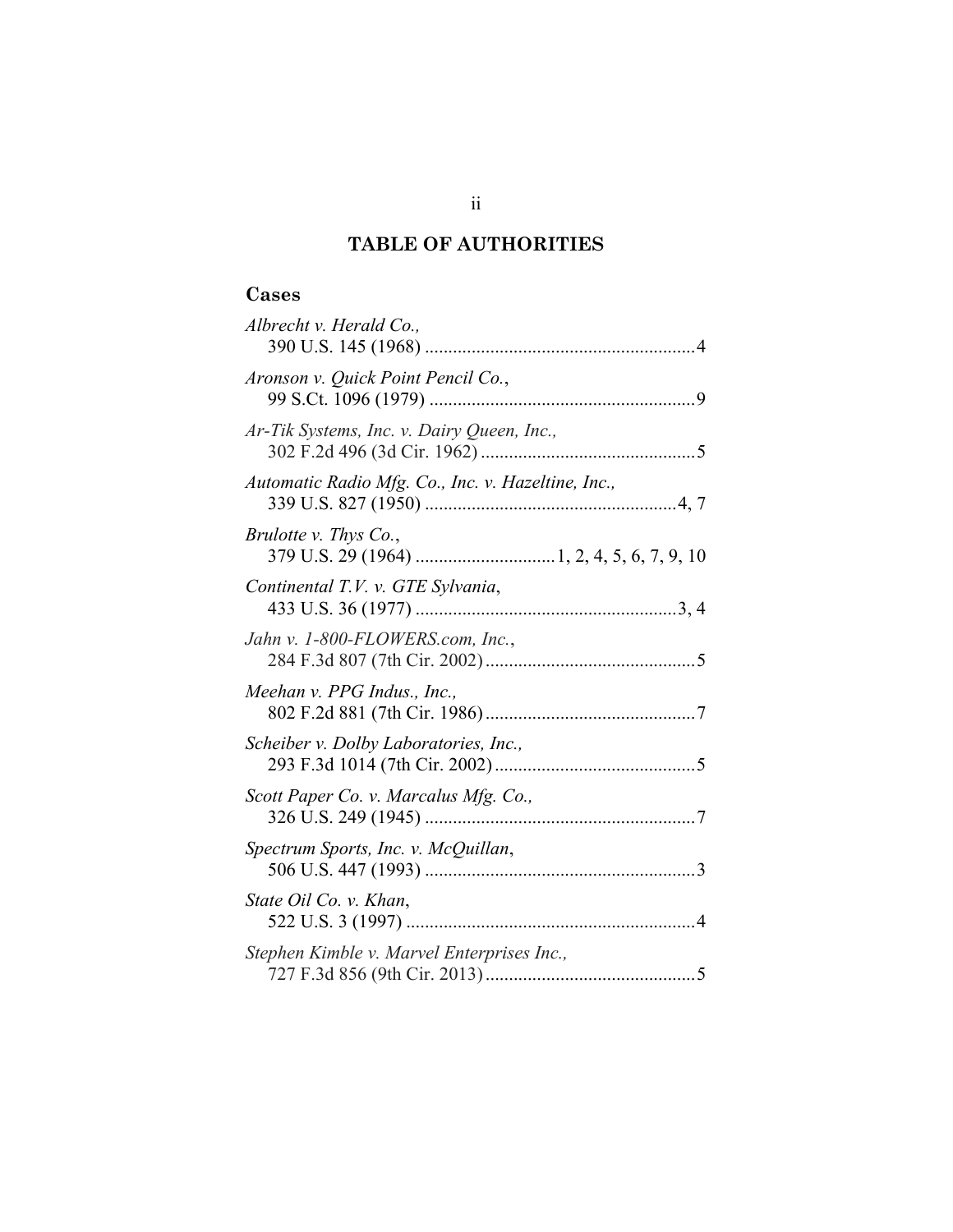| Stewart v. Mo-Trim, Inc.,                       |
|-------------------------------------------------|
| Teva Pharmaceuticals USA, Inc. v. Sandoz,       |
| Thys Co. v. Brulotte,                           |
| U.S. v. Arnold, Schwinn & Co.,                  |
| USM Corp. v. SPS Technologies, Inc.,            |
| Windsurfing International, Inc. v. AMF, Inc.,   |
| Zenith Radio Corp. v. Hazeltine Research, Inc., |
| Zila, Inc. v. Tinnell,                          |

## **Statutes**

|--|--|--|

## **Other Authorities**

| 10 Phillip E. Areeda et al., Antitrust Law,                                                                           |  |
|-----------------------------------------------------------------------------------------------------------------------|--|
| Harold See & Frank M. Caprio, The Trouble with<br>Brulotte: the Patent Royalty Term and Patent<br>Monopoly Extension, |  |
|                                                                                                                       |  |
| John W. Schlicher, 2 Patent Law, Legal and Economic<br>Principles,                                                    |  |
|                                                                                                                       |  |

### iii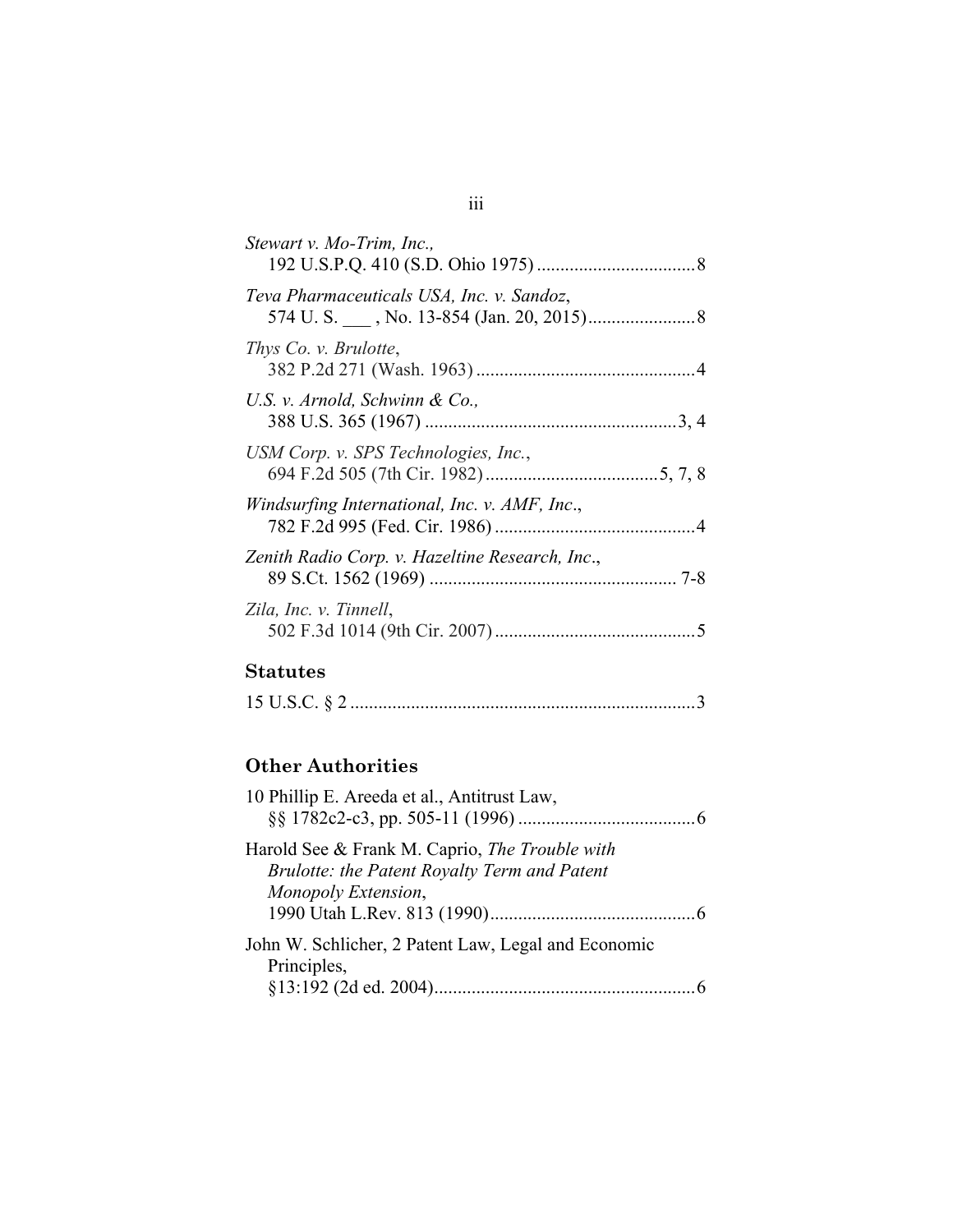| Michael Koenig, Patent Royalties Extending Beyond<br>Expiration: An Illogical Ban From Brulotte To<br>Scheiber,               |
|-------------------------------------------------------------------------------------------------------------------------------|
| Raymond T. Nimmer and Jeff Dodd, Modern Licensing<br>Law,                                                                     |
| Rochelle Cooper Dreyfuss, Dethroning Lear: Licensee<br>Estoppel and the Incentive to Innovate, 72 Va. L.Rev.                  |
| 3                                                                                                                             |
| Vincent Chiappetta, Living with Patents: Insights from<br>Patent Misuse,<br>15 Marquette Intellectual Property L. Rev. 1, 142 |

iv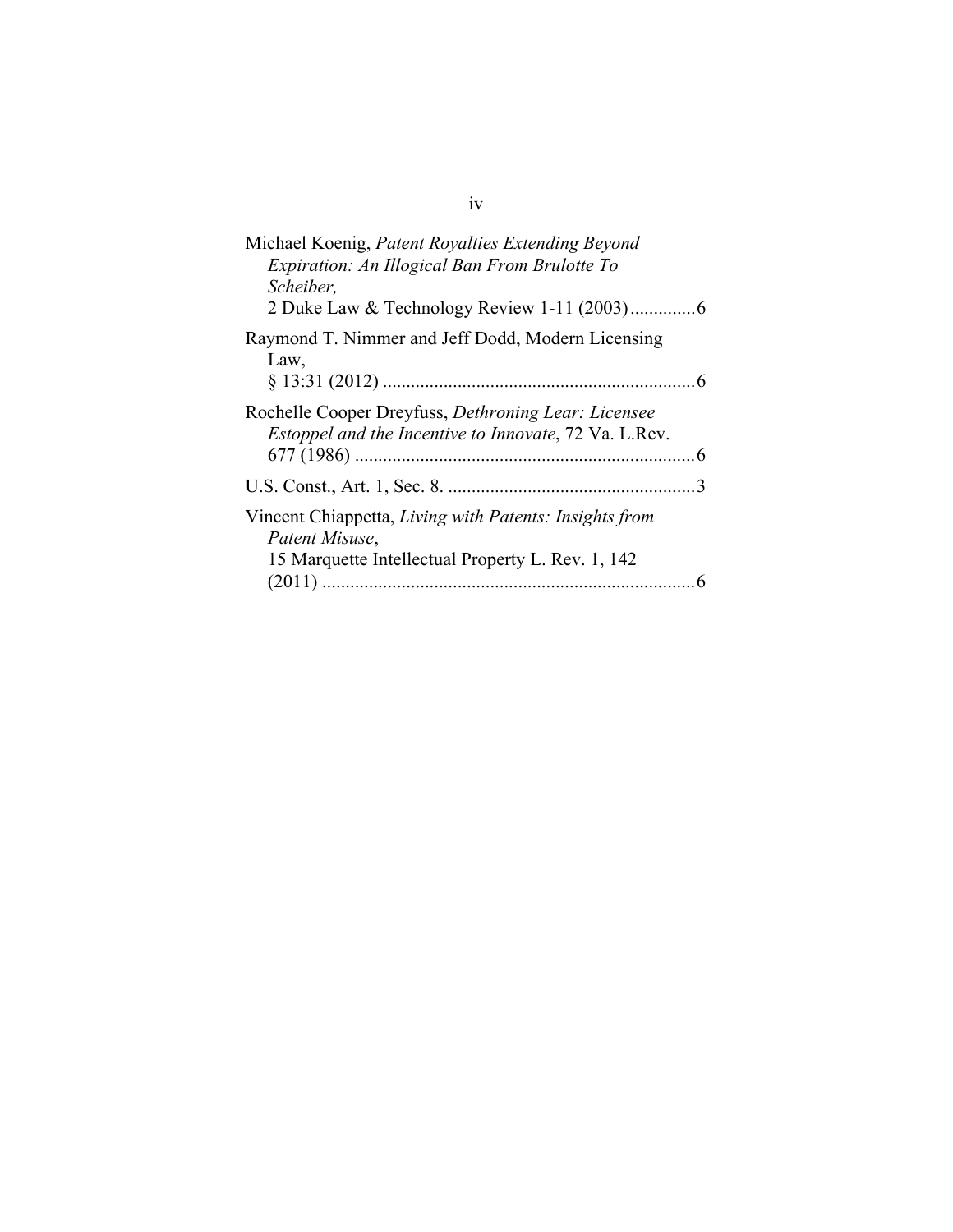#### **INTEREST OF** *AMICUS CURIAE*

The Intellectual Property Law Association of Chicago ("IPLAC") submits this brief as amicus curiae in support of neither party on the ultimate merits of the case. However, IPLAC supports Petitioners' request that the *per se* rule of *Brulotte v. Thys Co.*, 379 U.S. 29 (1964) should be overruled.<sup>1,2</sup> Founded in 1884, the Intellectual Property Law Association of Chicago is a voluntary bar association of over 1,000 members who practice in the areas of

<sup>2</sup> In addition to the required statement of footnote 1, IPLAC adds that after reasonable investigation, IPLAC believes that (a) no member of its Board or Amicus Committee who voted to prepare this brief, or any attorney in the law firm or corporation of such a member, represents a party to this litigation in this matter, (b) no representative of any party to this litigation participated in the authorship of this brief, and (c) no one other than IPLAC, or its members who authored this brief and their law firms or employers, made a monetary contribution to the preparation or submission of this brief.

 <sup>1</sup> Pursuant to Supreme Court Rule 37.6, no counsel for a party authored this brief in whole or in any part, no such counsel or a party made a monetary contribution intended to fund the preparation or submission of the brief, and no person other than the *amicus curiae*, its members, or its counsel, made such a monetary contribution. The parties in the case have consented to this filing by IPLAC.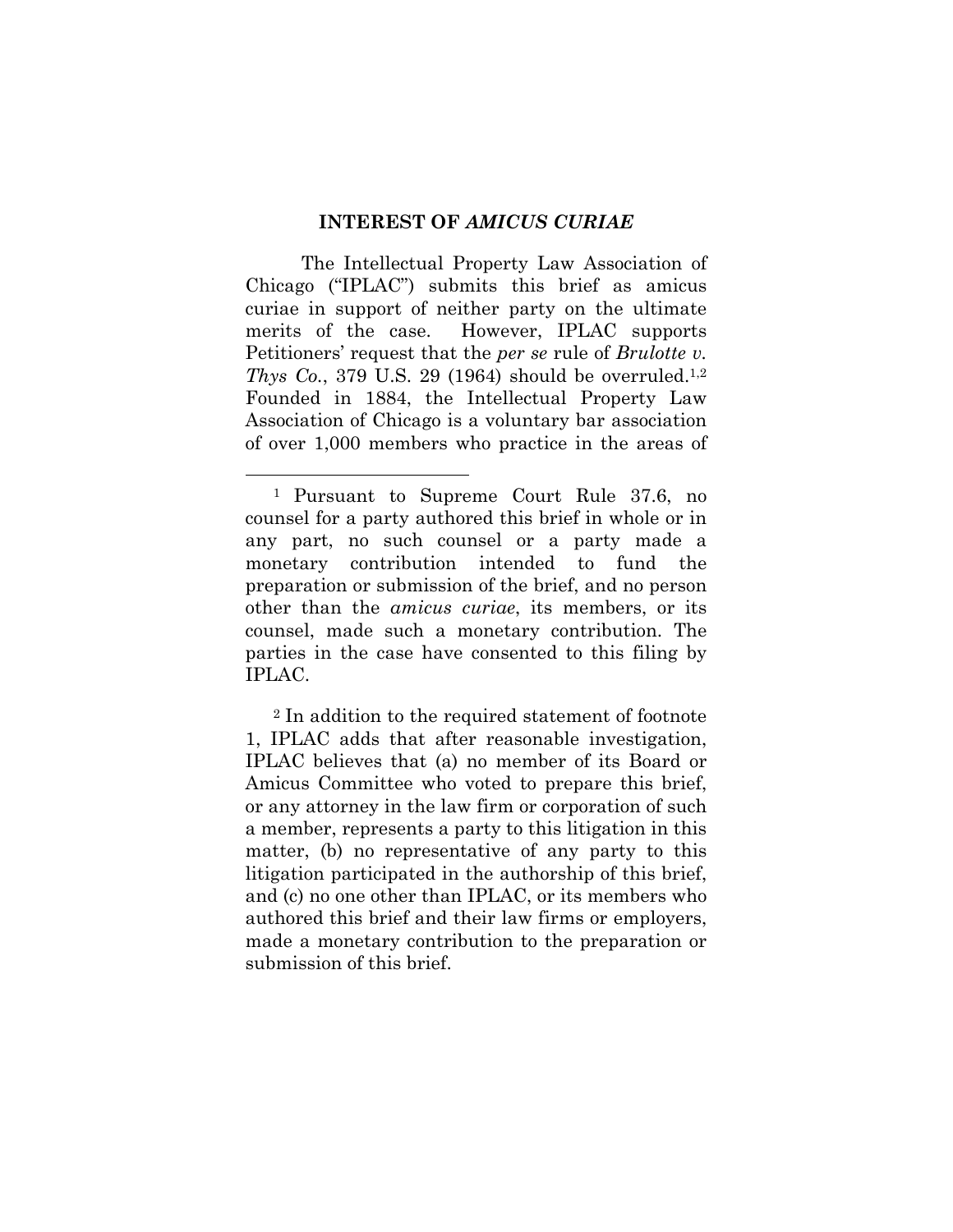patents, trademarks, copyrights, trade secrets and the legal issues they present. IPLAC is the country's oldest bar association devoted exclusively to intellectual property matters. In litigation, IPLAC's members are split about equally between plaintiffs and defendants. Its members include attorneys in private and corporate practices before federal bars throughout the United States, as well as the U.S. Patent and Trademark Office and the U.S. Copyright Office. As part of its central objectives, IPLAC is dedicated to aiding in the development of intellectual property law, especially in the federal courts.3

#### **SUMMARY OF ARGUMENT**

Half a century ago, in *Brulotte v. Thys Co.*, 379 U.S. 29 (1964), this Court held that post-expiration royalties in patent licenses were "unlawful *per se*." The *per se* rule of *Brulotte* predates the Court's application of sound economic principles to deciding cases and is out of step with this Court's economicsbased patent and antitrust jurisprudence.

IPLAC therefore urges the court to clarify that *Brulotte* does not bar post-expiration royalties in patent licenses that are supported by sound economic analysis and do not run afoul of the antitrust laws of the United States.

 <sup>3</sup> Although over 30 federal judges are honorary members of IPLAC, none of them was consulted or participated in any way regarding this brief.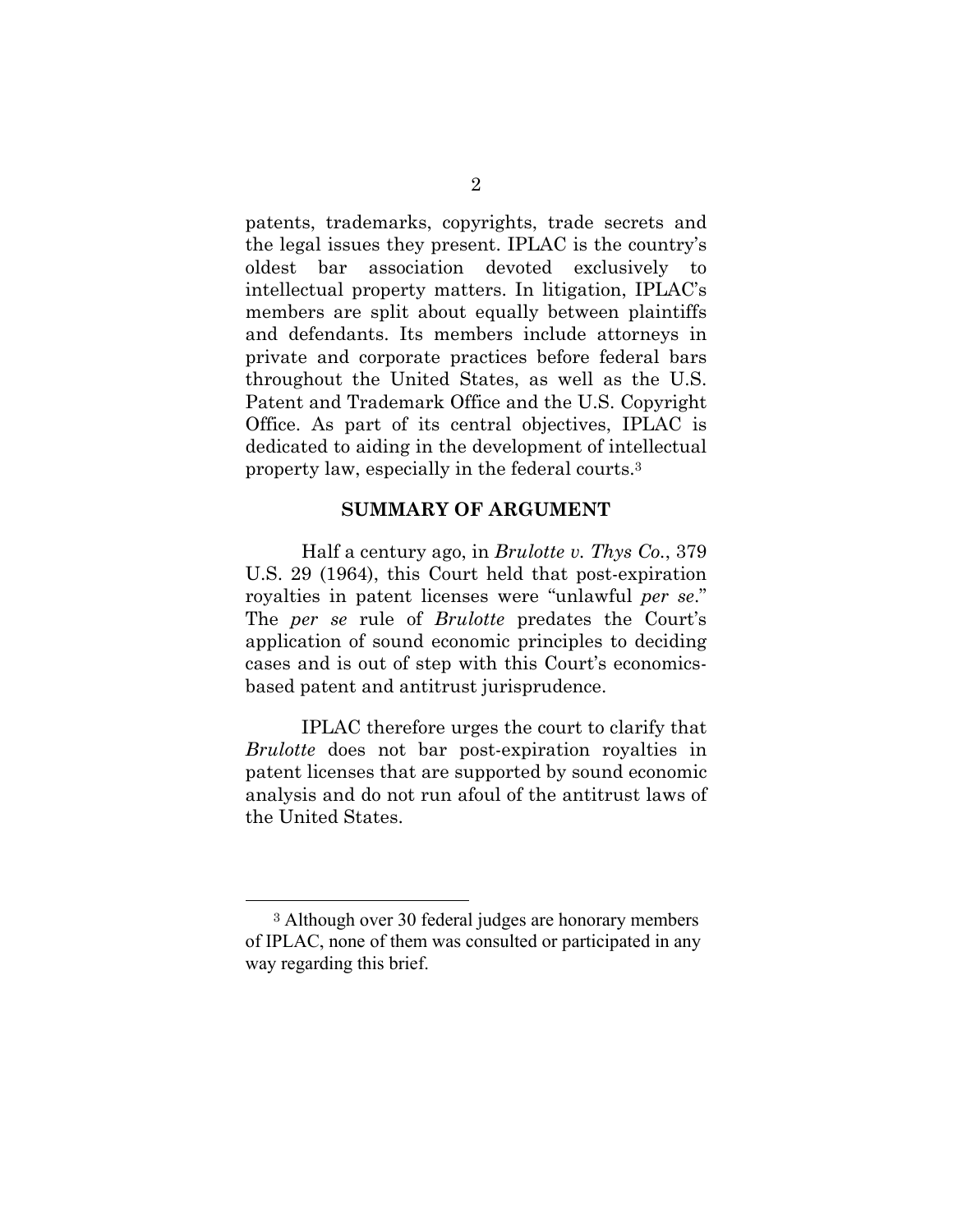#### **ARGUMENT**

### **I.** *BRULOTTE* **RUNS COUNTER TO THIS COURT'S OTHERWISE SOUND APPLICATION OF ECONOMIC PRINCIPLES TO PATENT AND ANTITRUST LAW**

Patent law and antitrust law are in inherent tension yet serve the same aim. Patents confer a time-limited right to exclude others from practicing patented inventions. U.S. Const., Art. 1, Sec. 8. Their purpose is explicitly "[t]o promote the progress of … useful arts." *Id.* Antitrust law, on the other hand, seeks to prevent the exercise of monopoly power. *E.g.*, 15 U.S.C. § 2. Yet there, too, the purpose of the law is to promote competition and to reward innovation. *E.g., Spectrum Sports, Inc. v. McQuillan*, 506 U.S. 447, 458 (1993) ("The [antitrust] law directs itself not against conduct which is competitive, even severely so, but against conduct which unfairly tends to destroy competition itself.")

In the antitrust arena, this Court has therefore rightly recognized that laws designed to promote commerce and industry should be applied to achieve that aim.

In *Continental T.V. v. GTE Sylvania*, 433 U.S. 36, 53 (1977), for example, this Court overruled *U.S. v. Arnold, Schwinn & Co.,* 388 U.S. 365, 380 (1967). The Court had decided *Schwinn* just ten years earlier. *Schwinn* had declared restrictions on a dealer's territories illegal *per se* on the authority of "the ancient rule against restraints on alienation." 433 U.S. at 53 n.21. But by 1977 the Court was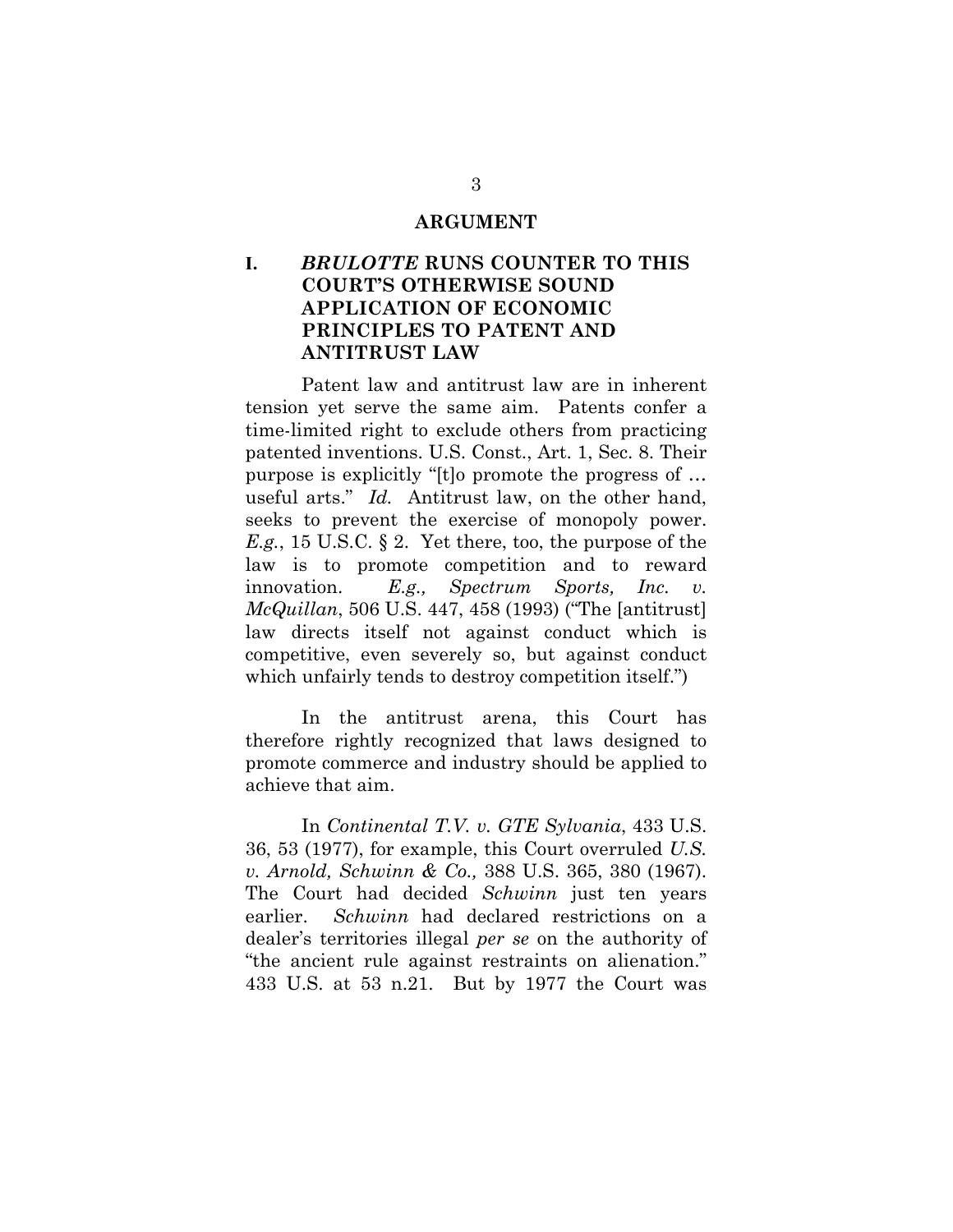ready to consider "substantial scholarly and judicial authority" supporting economic analysis and so reversed itself. 433 U.S. at 57-58.

More recently, in *State Oil Co. v. Khan*, 522 U.S. 3 (1997), the Court overruled *Albrecht v. Herald Co.,* 390 U.S. 145 (1968) as economically unsound. *Khan* noted "the substantial criticism the [*Albrecht*] decision has received." 522 U.S. at 18. It therefore found "insufficient economic justification for *per se* invalidation of vertical maximum price fixing." *Id. See also, e.g., Windsurfing International, Inc. v. AMF, Inc*., 782 F.2d 995, 1002 (Fed. Cir. 1986) ("Recent economic analysis questions the rationale behind holding any licensing practice *per se* anticompetitive," *citing, inter alia, GTE Sylvania*.)

The Court decided *Schwinn* three years after *Brulotte,* and *Albrecht* was decided just a year after that. *Brulotte* has received comparable criticism and yet remains the law of this Court. Yet like *Schwinn*, *Brulotte* "was an abrupt and largely unexplained departure from" existing law. *GTE Sylvania*, 433 U.S. at 47. In essence, *Brulotte* inexplicably adopted Justice Douglas's dissent from *Automatic Radio Mfg. Co., Inc. v. Hazeltine, Inc.,* 339 U.S. 827 (1950). *Brulotte* also relied on an analogy to tying cases that *Hazeltine* itself had expressly rejected. *Compare Brulotte,* 339 U.S. at 33, to *Hazeltine*, 339 U.S. at 832-33. In short, *Brulotte* was controversial from the start.

In reversing the court below, *Brulotte* ignored without comment many contrary cases and authorities. See *Thys Co. v. Brulotte*, 382 P.2d 271, 290-91 (Wash. 1963) (expressly noting such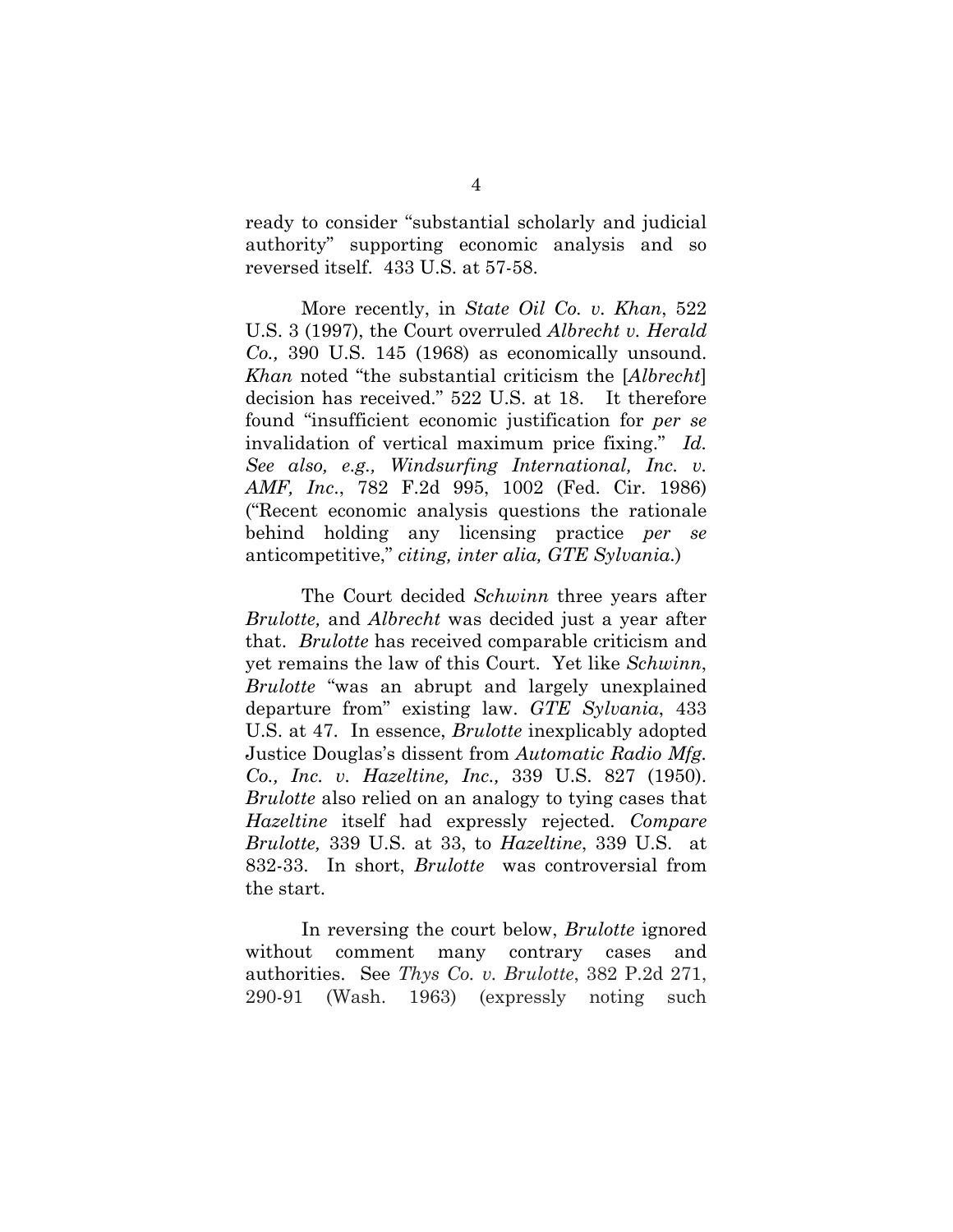authorities and cases on which they relied); *see also, e.g., Ar-Tik Systems, Inc. v. Dairy Queen, Inc.,* 302 F.2d 496, 506 (3d Cir. 1962) ("an agreement to pay royalties after a patent has expired may be valid and binding"). Over time, the controversy has reached a crescendo, both judicial and academic.

Judicial criticism began with Justice Harlan's dissent. *Brulotte,* 379 U.S. at 34 (1964) ("I think that more discriminating analysis than the Court has seen fit to give this case produces a different result.") The criticism continues with the 9th Circuit decision below. *Stephen Kimble v. Marvel Enterprises Inc.,* 727 F.3d 856, 857 (9th Cir. 2013) ("This appeal calls on us to again construe the Supreme Court's frequently-criticized decision in *Brulotte v. Thys Co.,* 379 U.S. 29, 85 S.Ct. 176, 13 L.Ed.2d 99 (1964). … [In] *Zila, Inc. v. Tinnell*, 502 F.3d 1014, 1021 (9th Cir. 2007) … [w]e acknowledged that the *Brulotte* rule is counterintuitive and its rationale is arguably unconvincing. *Id*. at 1019–20 & n.4.").

At least two Courts of Appeals explicitly invited the Court to reconsider *Brulotte*. *See Zila, Inc. v. Tinnell*, 502 F.3d 1014, 1019-20 (9th Cir. 2007); *Scheiber v. Dolby Laboratories, Inc.,* 293 F.3d 1014, 1018 (7th Cir. 2002)*, cert. denied,* 537 U.S. 1109 (2003). Others criticized *Brulotte* on similar reasoning. *See, e.g., USM Corp. v. SPS Technologies, Inc.*, 694 F.2d 505, 510-11 (7th Cir. 1982); *cf. Jahn v. 1-800-FLOWERS.com, Inc.*, 284 F.3d 807, 811-12 (7th Cir. 2002) (deferred royalty for a lawful sale does not violate subsequent laws or regulations proscribing such sales).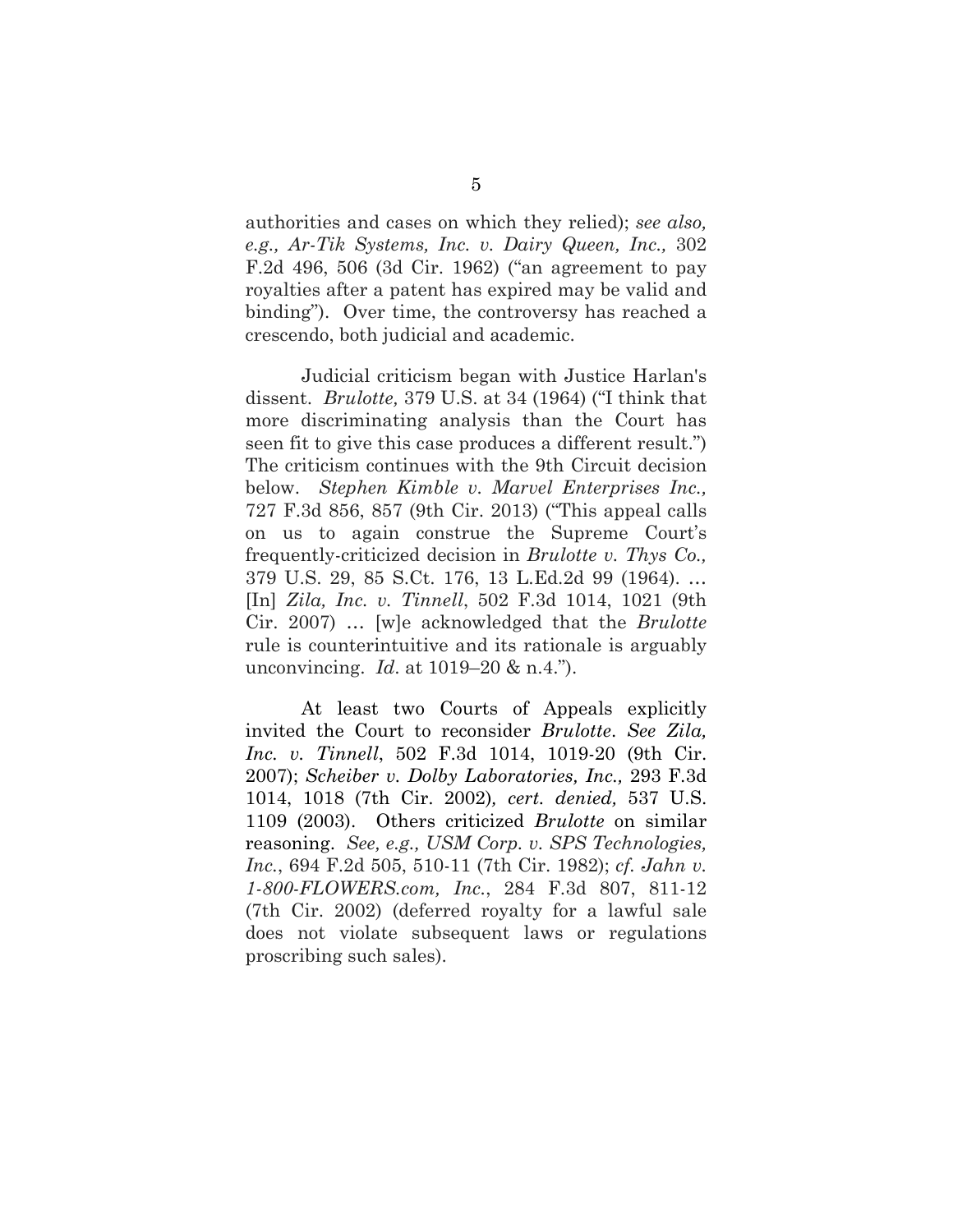Academic criticism is ubiquitous and nearly unanimous. *E.g.,* Raymond T. Nimmer and Jeff Dodd, Modern Licensing Law § 13:31 (2012) (Postexpiration royalties do not "expand the claims or the scope of the patent."); Vincent Chiappetta, *Living with Patents: Insights from Patent Misuse*, 15 Marquette Intellectual Property L. Rev. 1, 142-43 (2011) (*Brulotte* "causes affirmative social harm"); John W. Schlicher, 2 Patent Law, Legal and Economic Principles §13:218 at 13-388 (2d ed. 2009) ("The use of the longer royalty term does not permit the patent owner to turn a patent with a 20 year term into a patent with a 30 year term . . . . The market power existing during the term [sic] patent can be exploited only once."); Michael Koenig, *Patent Royalties Extending Beyond Expiration: An Illogical Ban From Brulotte To Scheiber,* 2 Duke Law & Technology Review 1-11 (2003); 10 Phillip E. Areeda et al., Antitrust Law §§ 1782c2-c3, p. 505 (1996) ("*Brulotte* refused to see that typically such postexpiration royalties merely amortize the price of using patented technology."); Harold See & Frank M. Caprio, *The Trouble with Brulotte: the Patent Royalty Term and Patent Monopoly Extension*, 1990 Utah L.Rev. 813, 814, 851 (1990); Rochelle Cooper Dreyfuss, *Dethroning Lear: Licensee Estoppel and the Incentive to Innovate*, 72 Va. L.Rev. 677, 709-12 (1986).

### **II. THE COURT SHOULD REPLACE**  *BRULOTTE'***S** *PER SE* **RULE WITH A RULE OF REASON GROUNDED IN SOUND ECONOMIC ANALYSIS.**

The critics of *Brulotte* provide this Court with a blueprint for improvement. As recognized in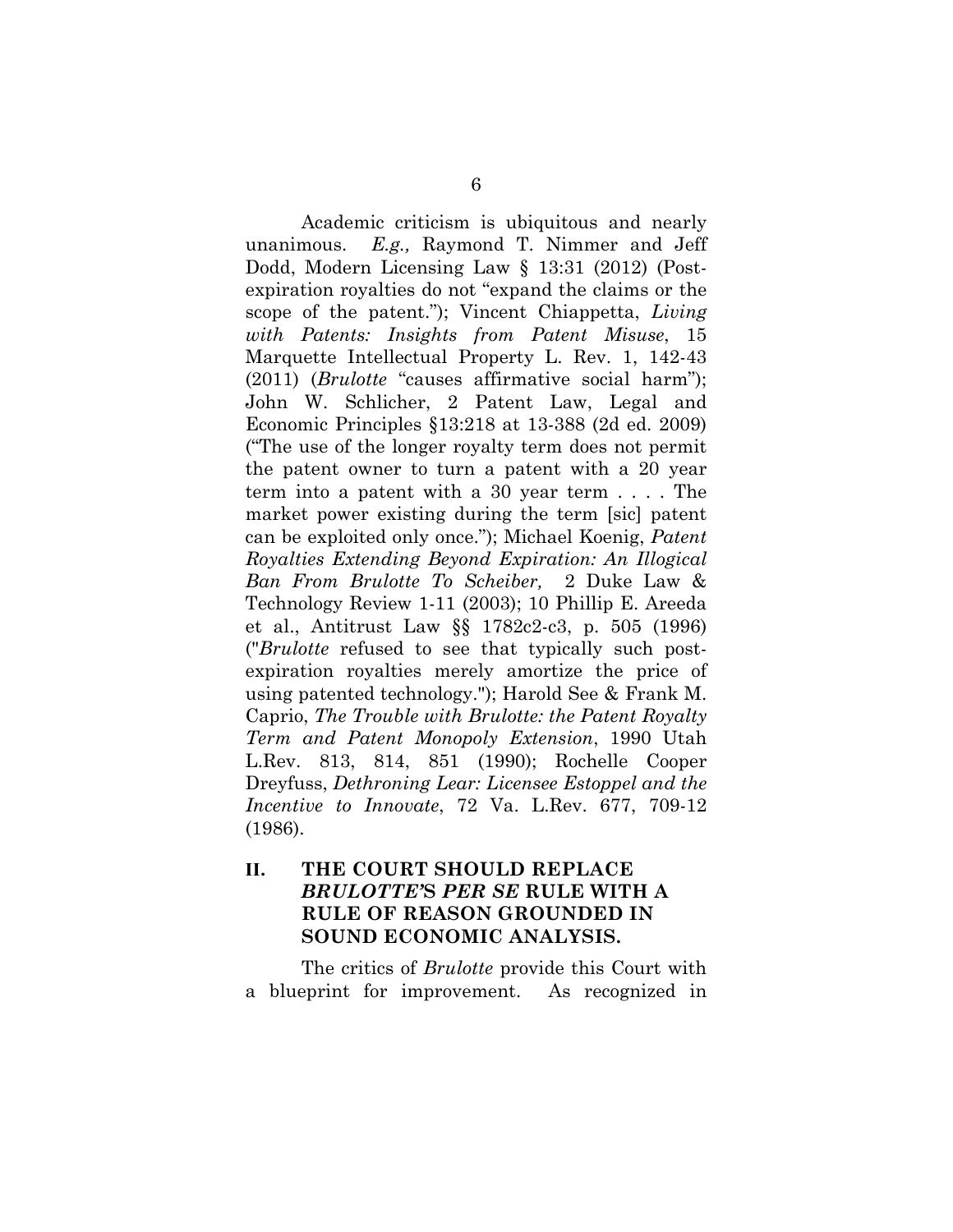Areeda, *supra*, post-expiration royalties merely amortize the price of using patented technology. Where, as here and in *Brulotte*, a voluntary license requires payment after the licensed patent expires but in no way extends the patent itself, the Court should permit it. This should be true whether the patent is sold, licensed, or assigned.

As the Seventh Circuit explained in *Meehan v. PPG Indus., Inc.,* 802 F.2d 881, 885 (7th Cir. 1986), "… *Brulotte* is not concerned with restrictions on the sale of patent rights but rather the impact of such arrangements on the policies and purposes of the federal patent laws." The rationale of *Brulotte*, it further explained, is that "the policy and purpose of the patent laws is undermined by any attempt to extend or preserve the patent monopoly beyond the [statutory period]," *id*. at 883, citing *Scott Paper Co. v. Marcalus Mfg. Co.,* 326 U.S. 249, 255-56, 66 S.Ct. 101, 104, 90 L.Ed. 47 (1945). Thus, where the economic realities of an arms-length agreement result in no patent term extension, but merely extend the term during which payments are made, the patent and antitrust laws should permit the agreement.

Earlier, in *USM Corp. v. SPS Technologies, Inc.,* 694 F.2d 505, 510-11 (7th Cir.1982), the Seventh Circuit had questioned whether any number of outlawed practices really "extends" the patent. These practices include *Brulotte*'s proscription against paying royalties beyond the patent's expiration date, 379 U.S. 29, 85 S.Ct. 176, 13 L.Ed.2d 99 (1964), *Hazeltine*'s bar against measuring royalties based on sales of unpatented end products containing the patented item, *Zenith Radio Corp. v.*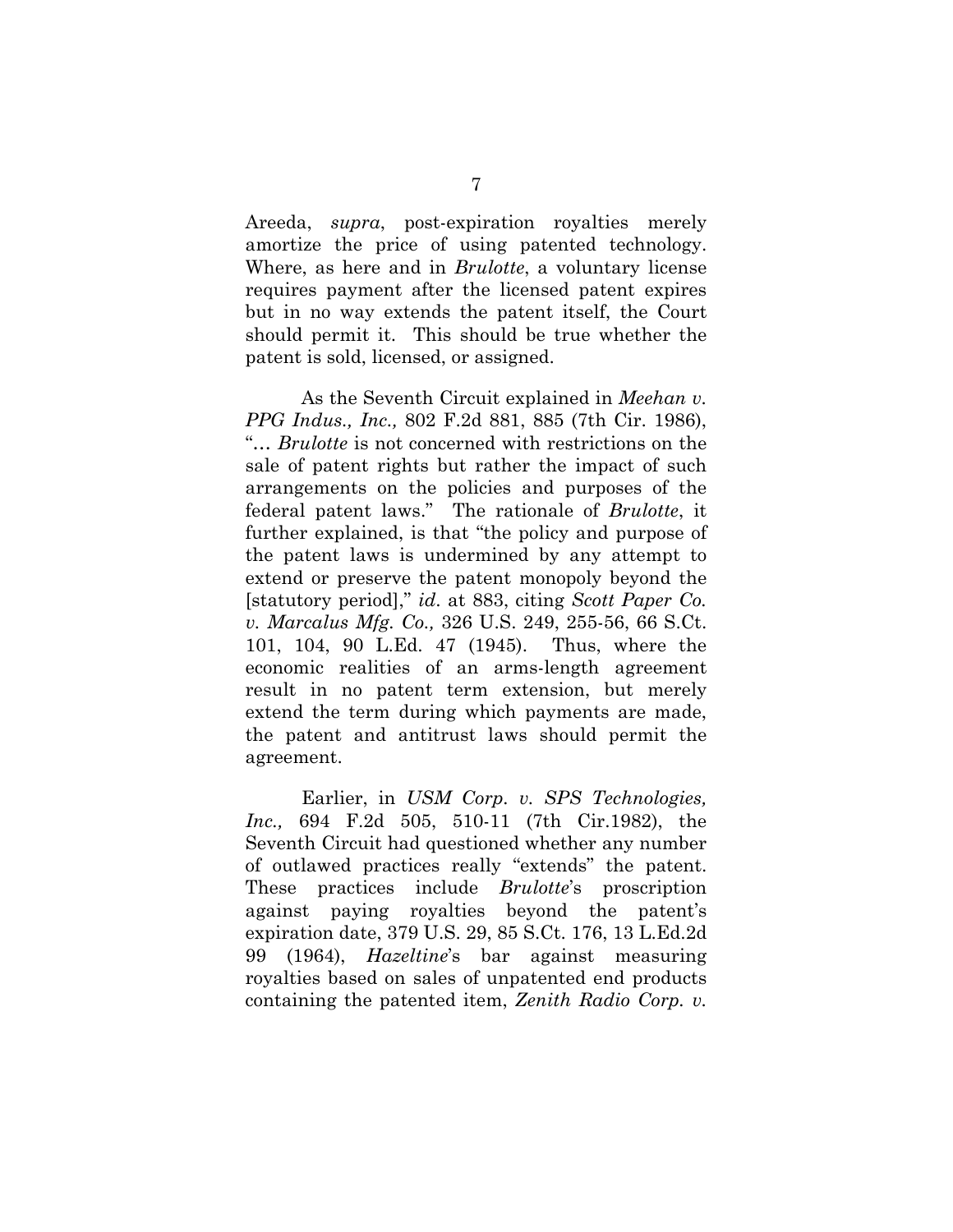*Hazeltine Research, Inc*., 395 U.S. 100, 133-40, 89 S.Ct. 1562, 1581-85, 23 L.Ed.2d 129 (1969), and *Stewart v. Mo-Trim, Inc.'s* requirement that licensees not make items that compete with the patented item, 192 U.S.P.Q. 410, 412 (S.D. Ohio 1975).

Properly understood, each and every one of those practices is a means of pricing the patented rights. Yet none extends or alters the limits of the patent as an exclusionary right against the public. *Cf. Teva Pharmaceuticals USA, Inc. v. Sandoz*, 574 U. S. \_\_\_ , No. 13-854 (Jan. 20, 2015) ("the ultimate meaning of a patent, like the meaning of a statue, binds the public at large … ") (Thomas, J., dissenting; Slip. Op. dissent at 7.)

As the Seventh Circuit observed, "[t]he patentee who insists on limiting the freedom of his purchaser or licensee — whether to price, to use complementary inputs of the purchaser's choice, or to make competing items — will have to compensate the purchaser for the restriction by charging a lower price for the use of the patent. If, for example, the patent owner requires the licensee to agree to continue paying royalties after the patent expires, he will not be able to get him to agree to pay as big a royalty before the patent expires." *USM Corp.*, 694 F.2d at 511.

In each of these cases the patentee's total income might be higher, the court observed, "[b]ut there is nothing wrong with trying to make as much money as you can from a patent." *Id.*

The Seventh Circuit's reasoning is entirely consistent with this Court's earlier holding in, for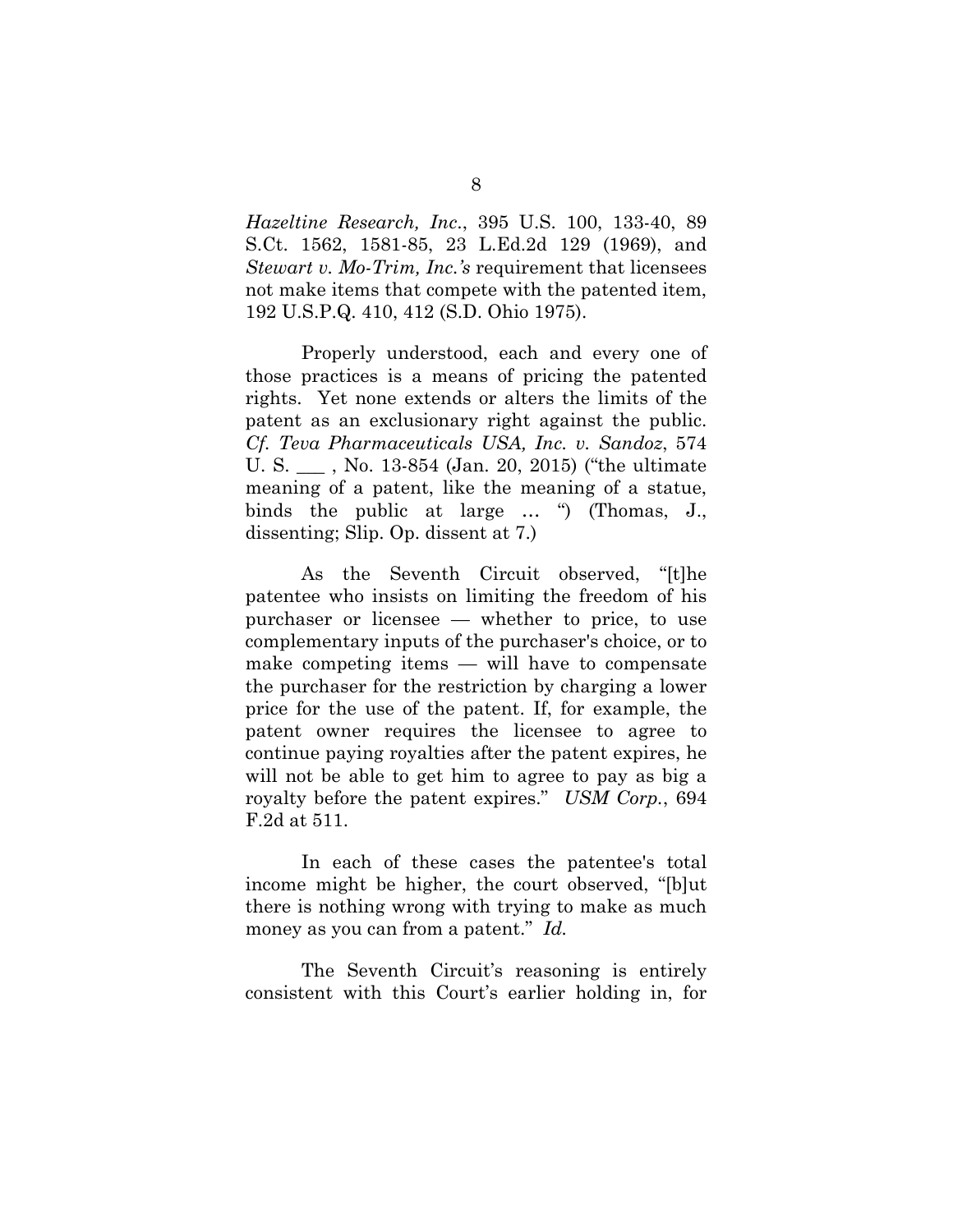example, *Aronson v. Quick Point Pencil Co.*, 440 U.S. 257, 99 S.Ct. 1096, 1097, 59 L.Ed.2d 296 (1979), but avoids the artificial distinctions of *Brulotte*. In *Aronson*, petitioner had filed a patent application for a new form of keyholder. The design was simple enough to be copied unless protected by patent. While a patent application was pending, Aronson negotiated a manufacturing contract with Quick Point Pencil Co. that required a higher royalty for the first five years and a lower royalty if the patent did not issue within five years. The Eighth Circuit held that under *Brulotte*, patent law pre-empted the contract. This Court sensibly reversed, finding that the parties were fully aware in negotiating the royalty rate that a patent might not issue. 440 U.S. at 261-62. Economic realities trumped an artificial rule, as they should.